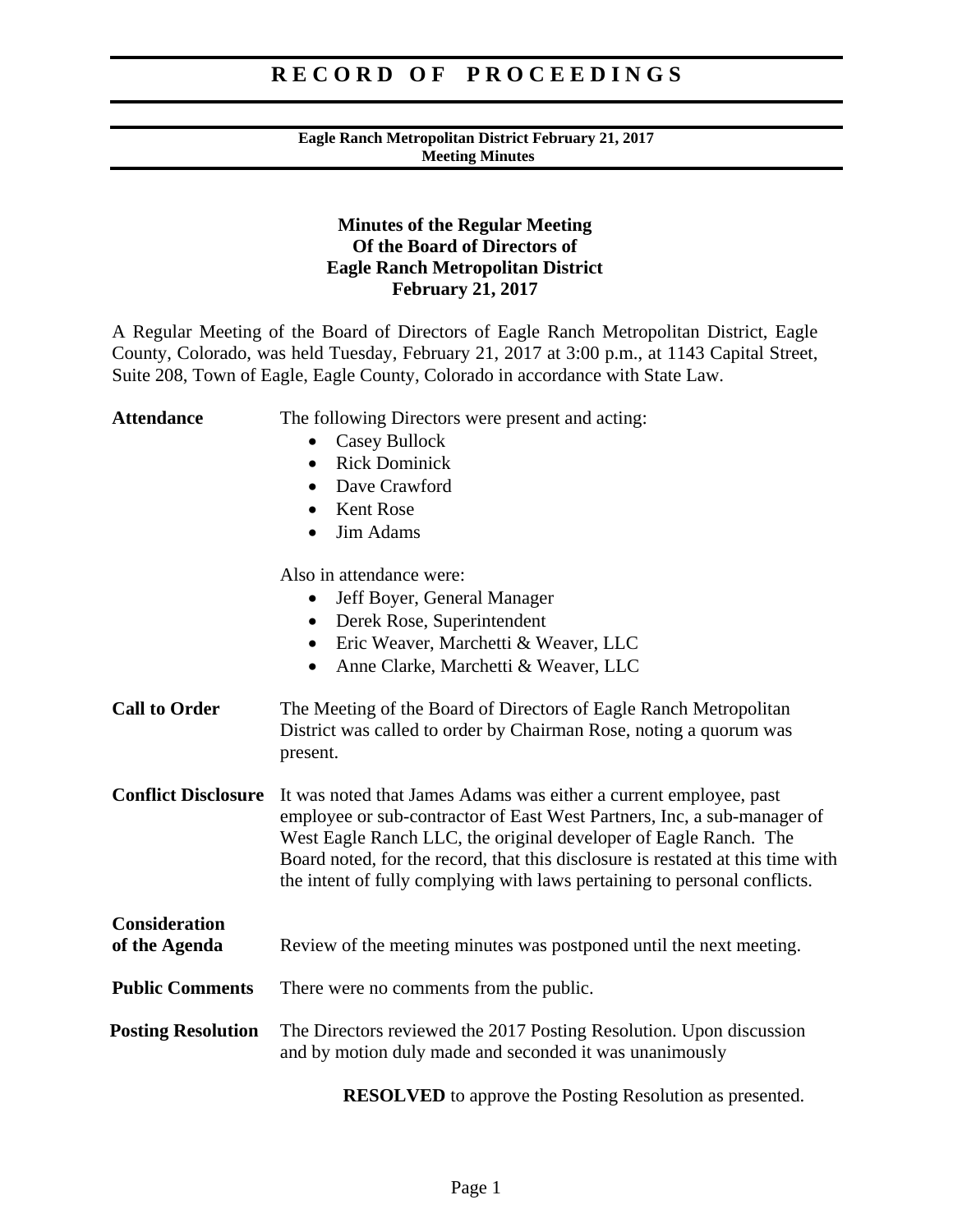#### **Eagle Ranch Metropolitan District February 21, 2017 Meeting Minutes**

| <b>Meeting Dates</b>  | Mr. Weaver reviewed the proposed 2017 meeting calendar. It was<br>discussed to review and approve the 2018 fee schedule at the October<br>2017 meeting. Upon discussion and by motion duly made and<br>seconded it was unanimously                                                                                                                                                                                                                                                                                                                                                                                                                                                                                                                          |
|-----------------------|-------------------------------------------------------------------------------------------------------------------------------------------------------------------------------------------------------------------------------------------------------------------------------------------------------------------------------------------------------------------------------------------------------------------------------------------------------------------------------------------------------------------------------------------------------------------------------------------------------------------------------------------------------------------------------------------------------------------------------------------------------------|
|                       | <b>RESOLVED</b> to approve the 2017 meeting calendar.                                                                                                                                                                                                                                                                                                                                                                                                                                                                                                                                                                                                                                                                                                       |
| <b>Business</b>       | Sunsense has scheduled the installation of the solar project peripheral<br>equipment in mid-March. The panels are scheduled for installation at<br>the end of March. Mr. Boyer met with EnergySmart for information on<br>an additional \$1,000 rebate. The EnergySmart consultant walked the<br>property with Mr. Boyer to identify additional areas for energy<br>efficiency improvements. Director Dominick offered his experience in<br>roofing insulation options for the clubhouse facility.                                                                                                                                                                                                                                                          |
| <b>Manager Report</b> | Mr. Boyer presented the manager report. He proposed the 2017 green<br>fees and marketing plans. The Board discussed rate comparisons<br>among local golf courses and differences between the pass structures<br>offered. The Ambassador program was discussed and Mr. Boyer<br>indicated that their golf privileges will be tracked by person this season,<br>rather tracking the group as a whole. The Board expressed an interest in<br>expanding the presence of the golf course on social media. The<br>marketing plan's goal is to improve effectiveness and drive revenue. A<br>new mountain trail offering, in partnership with Ironbridge and<br>Redlands Mesa, will be offered this year. Upon motion duly made and<br>seconded it was unanimously |
|                       | <b>RESOLVED</b> to adopt the 2017 rates as presented.                                                                                                                                                                                                                                                                                                                                                                                                                                                                                                                                                                                                                                                                                                       |

### **Financial Statements**

 Mr. Weaver presented the preliminary December 31, 2016 financial statements. Improved interest rates created favorable revenue. Golf course revenues did not meet budget, but expenses were reduced to offset the shortage. The Gallagher Amendment impact to 2018 property tax revenues is expected to be offset by increasing property values. Mr. Weaver will monitor the situation and keep the board informed as needed. The District's bond counsel prepared a cost scenario for refunding of the Series 2007 Bonds, which are available to refinance this December. The Board discussed the scenarios presented and decided to table the discussion until the next meeting.

**Accounts Payable** Upon review and by motion duly made and seconded it was unanimously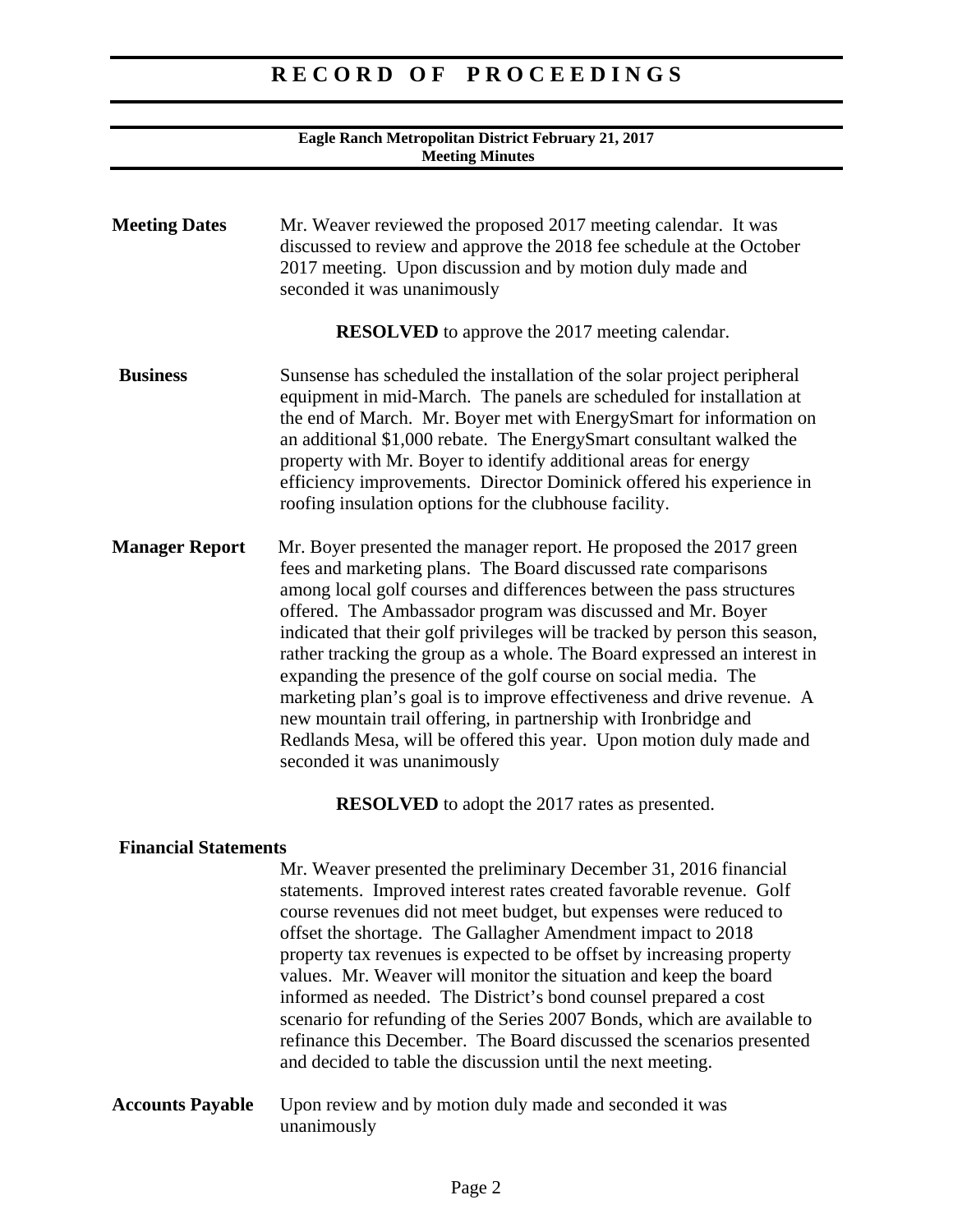#### **Eagle Ranch Metropolitan District February 21, 2017 Meeting Minutes**

**RESOLVED** to approve and ratify the accounts payable listing, as presented.

**Adjournment** There being no further business to come before the Board and upon motion duly made and seconded it was unanimously

> **RESOLVED** to adjourn the meeting of the Eagle Ranch Metropolitan District Board of Directors held February 21, 2017.

Anne D Clarke

Secretary to the Meeting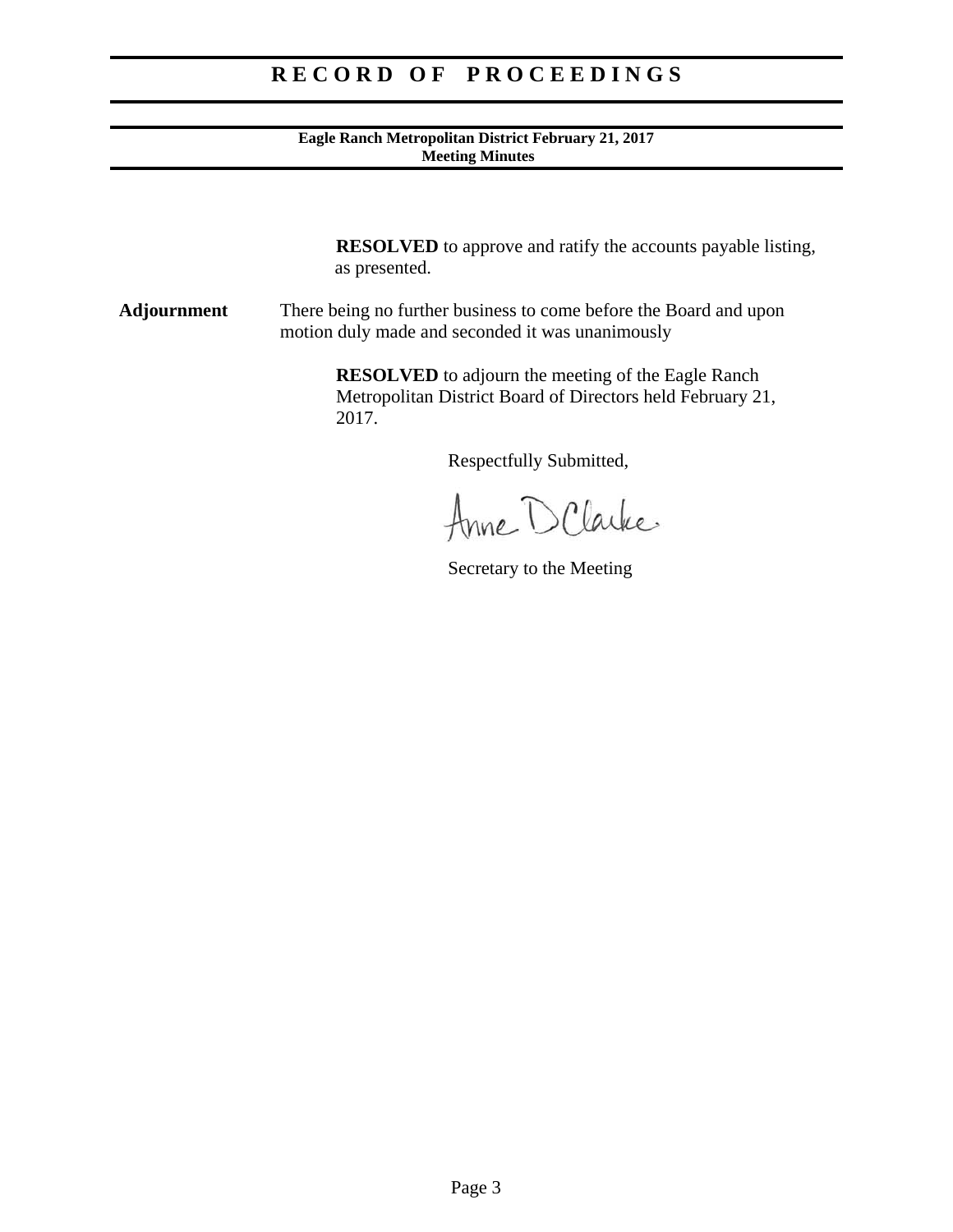#### **Eagle Ranch Metropolitan District May 16, 2017 Meeting Minutes**

### **Minutes of the Regular Meeting Of the Board of Directors of Eagle Ranch Metropolitan District May 16, 2017**

A Regular Meeting of the Board of Directors of Eagle Ranch Metropolitan District, Eagle County, Colorado, was held Tuesday, May 16, 2017 at 3:00 p.m., at 1143 Capital Street, Suite 208, Town of Eagle, Eagle County, Colorado in accordance with State Law.

| <b>Attendance</b>                     | The following Directors were present and acting:<br><b>Casey Bullock</b><br><b>Rick Dominick</b><br>$\bullet$<br>Dave Crawford<br>$\bullet$<br><b>Kent Rose</b><br>$\bullet$<br>Jim Adams<br>$\bullet$                                                                                                                                                                           |
|---------------------------------------|----------------------------------------------------------------------------------------------------------------------------------------------------------------------------------------------------------------------------------------------------------------------------------------------------------------------------------------------------------------------------------|
|                                       | Also in attendance were:<br>Jeff Boyer, General Manager<br>$\bullet$<br>Derek Rose, Superintendent<br>$\bullet$<br>Eric Weaver, Marchetti & Weaver, LLC<br>٠<br>Anne Clarke, Marchetti & Weaver, LLC<br>$\bullet$                                                                                                                                                                |
| <b>Call to Order</b>                  | The Meeting of the Board of Directors of Eagle Ranch Metropolitan<br>District was called to order by Director Rose, noting a quorum was<br>present.                                                                                                                                                                                                                              |
| <b>Conflict Disclosure</b>            | It was noted that James Adams was either a current employee, past<br>employee or sub-contractor of East West Partners, Inc, a sub-manager of<br>West Eagle Ranch LLC, the original developer of Eagle Ranch. The<br>Board noted, for the record, that this disclosure is restated at this time with<br>the intent of fully complying with laws pertaining to personal conflicts. |
| <b>Consideration</b><br>of the Agenda | No changes were made to the agenda.                                                                                                                                                                                                                                                                                                                                              |
| <b>Public Comments</b>                | There were no comments from the public.                                                                                                                                                                                                                                                                                                                                          |
| <b>Minutes</b>                        | The Board reviewed the Minutes of the October 25, 2016 meeting and<br>the February 21, 2017 meeting. Corrections as to the participating golf<br>courses in the Rocky Mountain Golf Trail pass were noted. After<br>discussion and by motion duly made and seconded it as unanimously                                                                                            |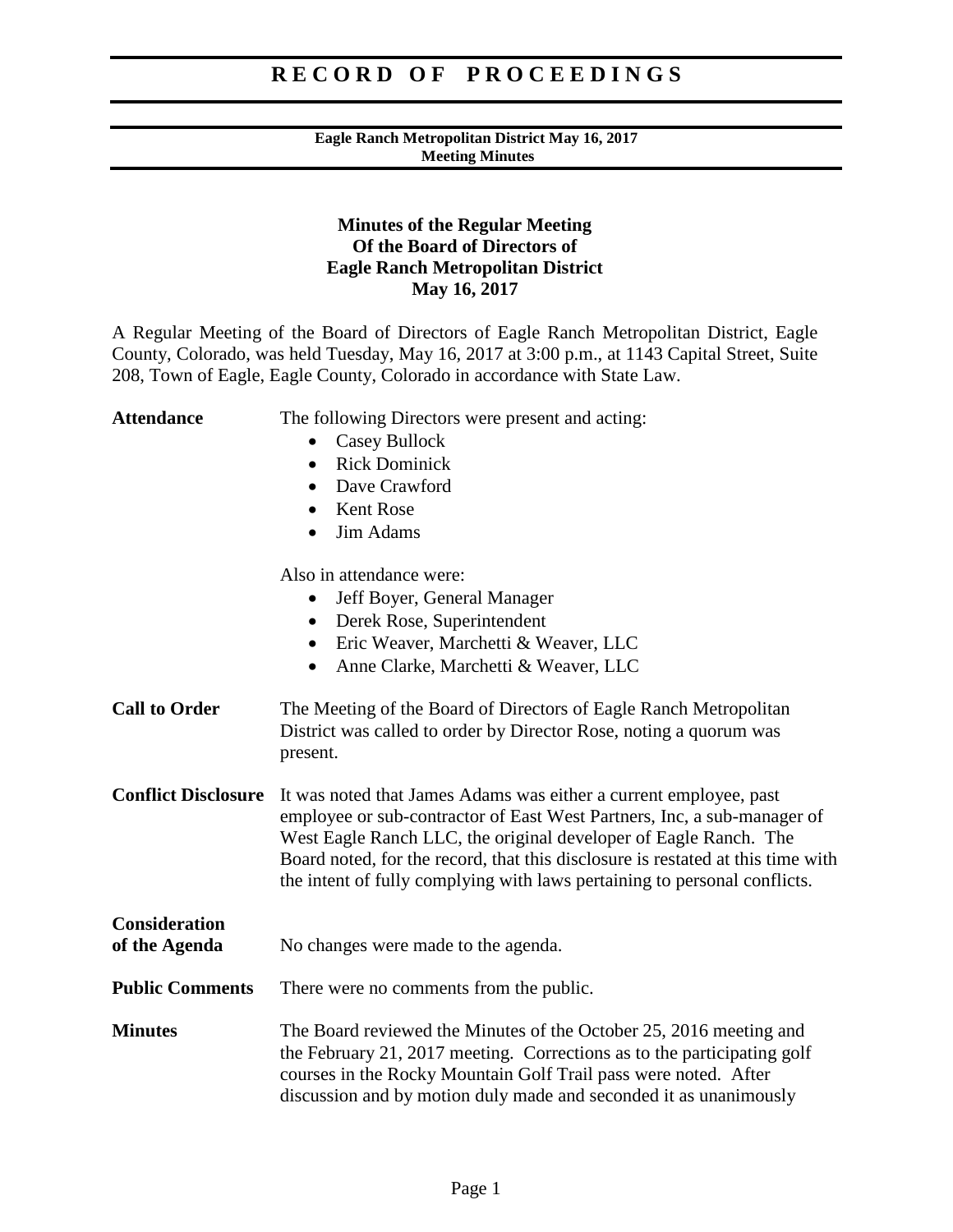#### **Eagle Ranch Metropolitan District May 16, 2017 Meeting Minutes**

**RESOLVED** to approve the October 25, 2016 meeting minutes as presented; and

**FURTHER RESOLVED** to approve the February 21, 2017 meeting minutes with revisions.

- **Solar Update** Mr. Boyer reported on the solar project. The Cart Barn installation started on April  $17<sup>th</sup>$ . Holy Cross is scheduled to inspect the project before switching on. Insurance on the installation has been added. The Maintenance Shop installation is currently scheduled during May and June. Guest feedback has been positive.
- **Manager Report** Mr. Boyer presented the manager report. Value Pass sales outperformed all of the other products compared to the prior year. Ski mountain conditions were not great in March and April, which Mr. Boyer attributed to the improved value season growth. Revenues are favorable to budget and to the prior year. He expects a lull in business from May  $10^{th}$  to June  $19^{th}$ , which happens every year. Three tournaments are on the books, with the Screaming Eagle fully paid. He questioned the budget spread of several expense lines. Ms. Clarke will analyze them and adjust if necessary. The cart GPS is experiencing notification issues. Mr. Boyer is pursuing a resolution with the service manager.

Mr. Rose reviewed the 2016 capital purchases and gave an update of the maintenance department's activities. The purchases have brought improved technology into the department, creating safer conditions with less physical labor requirements.

Two pieces of refrigeration equipment have failed this year, and Mr. Boyer requested to reconfigure the kitchen with a walk-in cooler for the replacement design. He described the potential improvements to the cold storage and work space areas with this change. The design is still in progress and he will report back to the Board with a full proposal. A discussion with the Health Department will be scheduled as well.

Audit Mr. Weaver presented the 2016 audit report, noting that the District had again received an unqualified or "clean" opinion. Upon a motion duly made and seconded it was unanimously

**RESOLVED** to accept the 2016 audit report.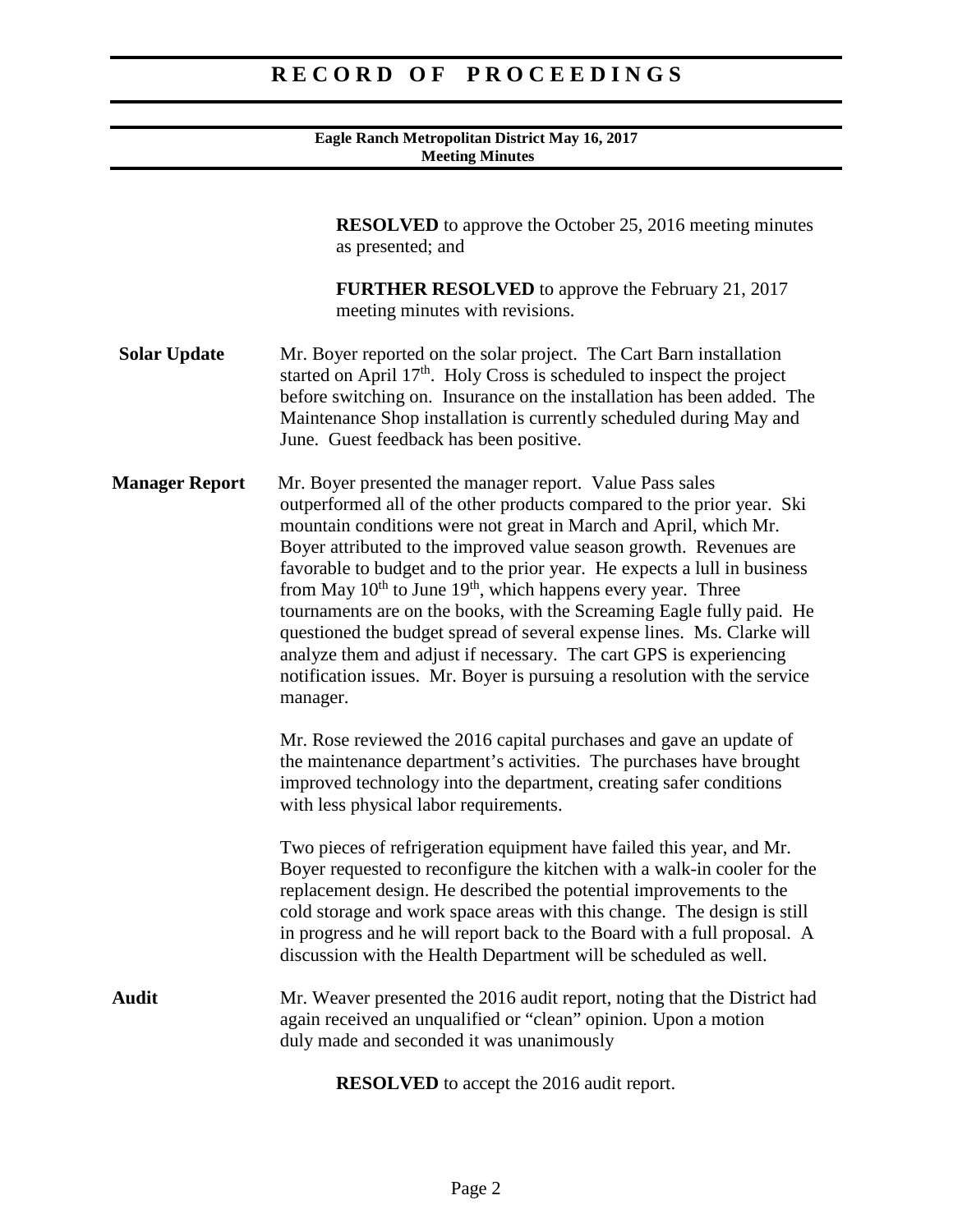#### **Eagle Ranch Metropolitan District May 16, 2017 Meeting Minutes**

### **Financial Statements**

|                         | Mr. Weaver presented the preliminary April 30, 2017 financial<br>statements. Specific Ownership tax revenues as well as interest income are<br>favorable to budget. Mr. Weaver gave an update to the 2018 Assessed<br>Value preliminary data and the residential assessment rate change. This<br>information will be updated again for the August board meeting and the<br>2018 preliminary budget review. |
|-------------------------|------------------------------------------------------------------------------------------------------------------------------------------------------------------------------------------------------------------------------------------------------------------------------------------------------------------------------------------------------------------------------------------------------------|
|                         | The District's Series 2007 Bonds are available to refinance this December.<br>Mr. Weaver gave an update on the bond market and reviewed proposals<br>from Stifel and Piper Jaffray. After discussion and by motion duly made<br>and seconded it was unanimously                                                                                                                                            |
|                         | <b>RESOLVED</b> to engage with Stifel for refunding the Series<br>2007 Bonds.                                                                                                                                                                                                                                                                                                                              |
| <b>Accounts Payable</b> | Upon review and by motion duly made and seconded it was<br>unanimously                                                                                                                                                                                                                                                                                                                                     |
|                         | <b>RESOLVED</b> to approve and ratify the accounts payable listing,<br>as presented.                                                                                                                                                                                                                                                                                                                       |
| <b>Adjournment</b>      | There being no further business to come before the Board and upon<br>motion duly made and seconded it was unanimously                                                                                                                                                                                                                                                                                      |
|                         | <b>RESOLVED</b> to adjourn the meeting of the Eagle Ranch<br>Metropolitan District Board of Directors held May 16, 2017.                                                                                                                                                                                                                                                                                   |
|                         |                                                                                                                                                                                                                                                                                                                                                                                                            |

Anne D Clarke

Secretary to the Meeting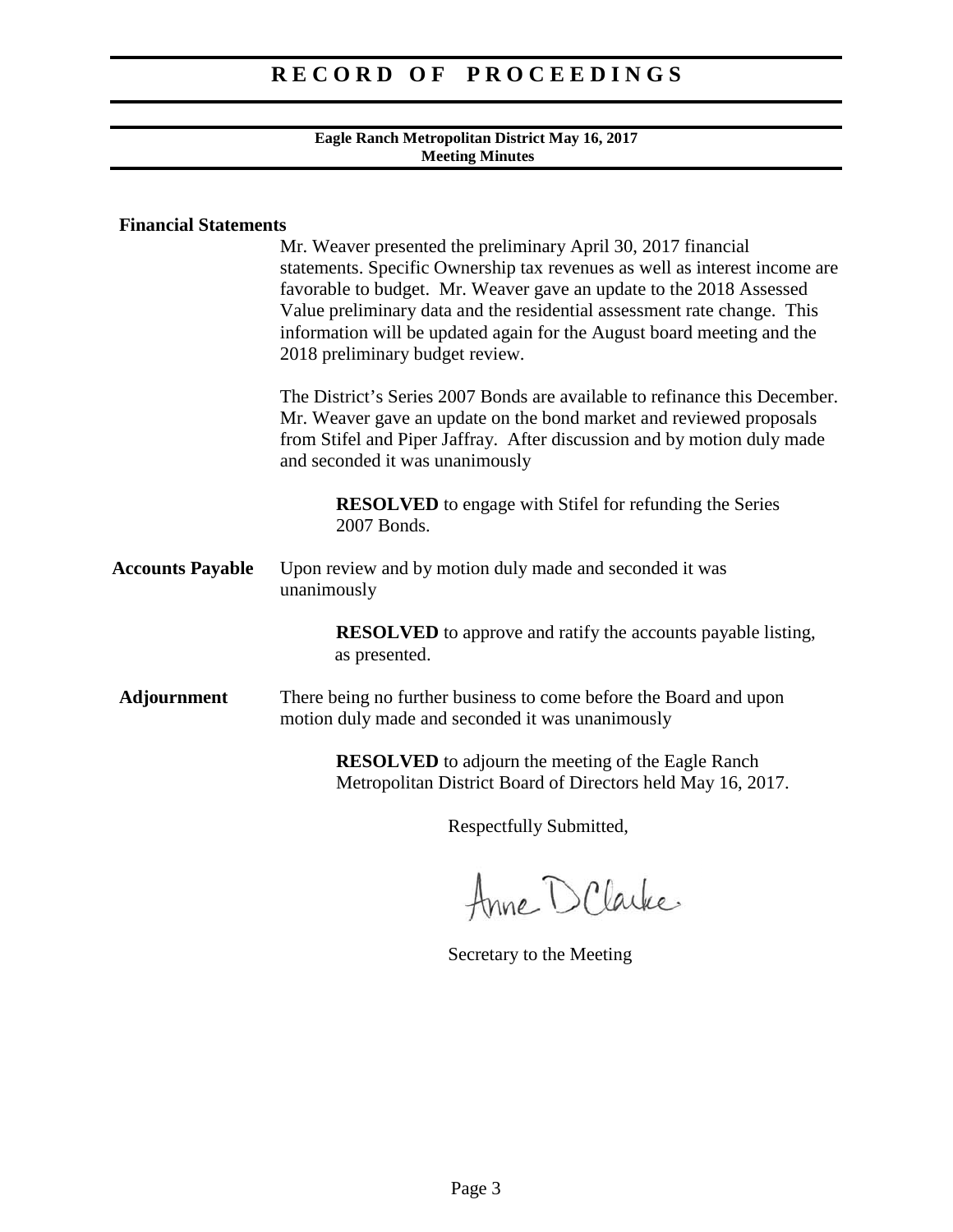#### **Eagle Ranch Metropolitan District August 22, 2017 Meeting Minutes**

### **Minutes of the Special Meeting Of the Board of Directors of Eagle Ranch Metropolitan District August 22, 2017**

A Special Meeting of the Board of Directors of Eagle Ranch Metropolitan District, Eagle County, Colorado, was held Tuesday, August 22, 2017 at 3:00 p.m., at 1143 Capital Street, Suite 208, Town of Eagle, Eagle County, Colorado in accordance with State Law.

Attendance The following Directors were present and acting: • Casey Bullock • Rick Dominick • Dave Crawford • Kent Rose • Jim Adams Also in attendance were: • Jeff Boyer, General Manager • Derek Rose, Superintendent • Eric Weaver, Marchetti & Weaver, LLC (via telephone) • Anne Clarke, Marchetti & Weaver, LLC • Michael Lund, Stifel (via telephone) **Call to Order** The Meeting of the Board of Directors of Eagle Ranch Metropolitan District was called to order by Director Rose, noting a quorum was present. **Conflict Disclosure** It was noted that James Adams was either a current employee, past employee or sub-contractor of East West Partners, Inc, a sub-manager of West Eagle Ranch LLC, the original developer of Eagle Ranch. The Board noted, for the record, that this disclosure is restated at this time with the intent of fully complying with laws pertaining to personal conflicts. **Consideration of the Agenda** The order of discussion was adjusted. **Public Comments** There were no comments from the public. **Minutes** The Board reviewed the Minutes of the May 16, 2017 meeting. After discussion and by motion duly made and seconded it as unanimously **RESOLVED** to approve the May 16, 2017 meeting minutes as presented.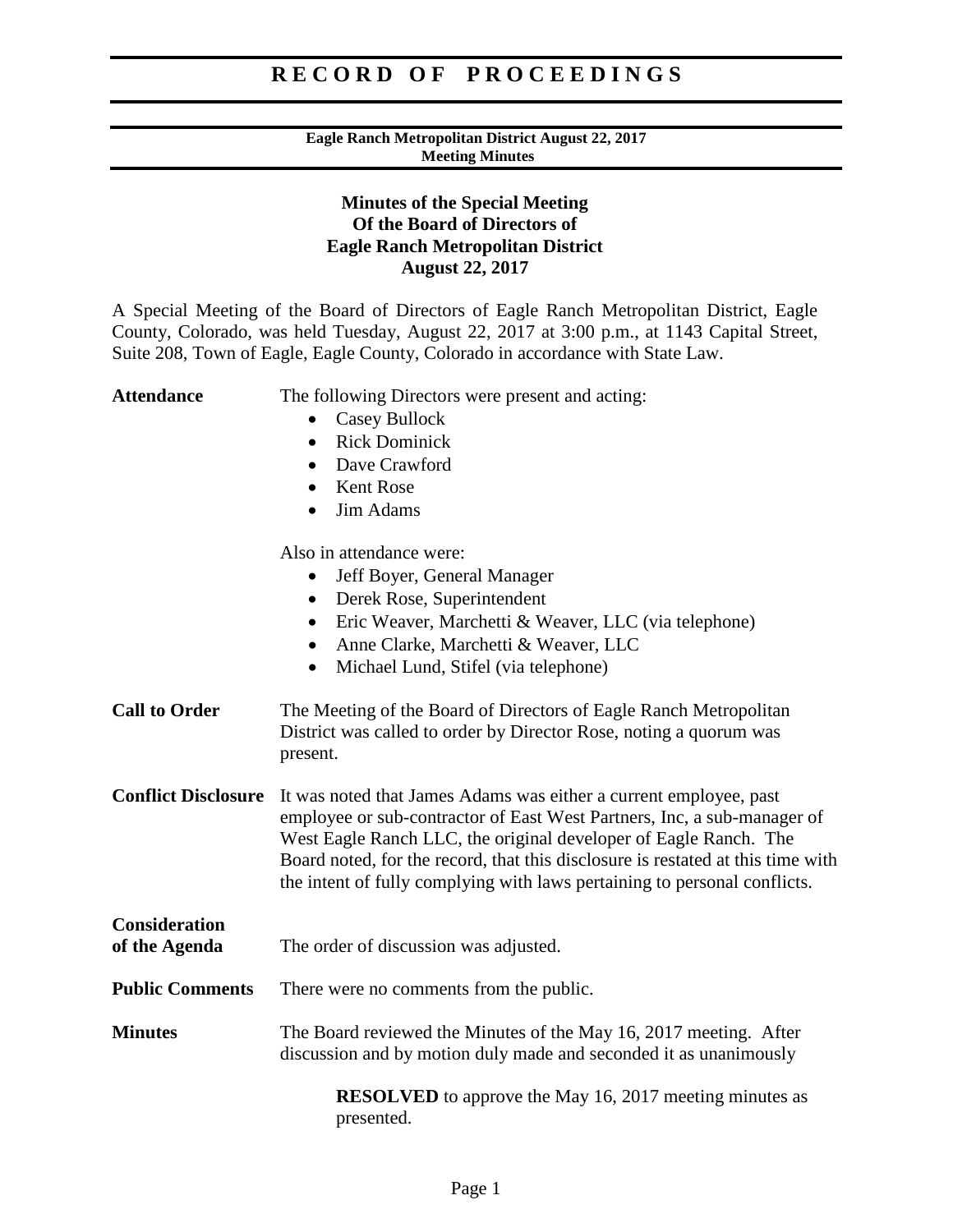| Eagle Ranch Metropolitan District August 22, 2017<br><b>Meeting Minutes</b> |                                                                                                                                                                                                                                                                                                                                                                                                                                                                                                                                                                                                                                                                                                                                                                                                                                                                                                                                   |
|-----------------------------------------------------------------------------|-----------------------------------------------------------------------------------------------------------------------------------------------------------------------------------------------------------------------------------------------------------------------------------------------------------------------------------------------------------------------------------------------------------------------------------------------------------------------------------------------------------------------------------------------------------------------------------------------------------------------------------------------------------------------------------------------------------------------------------------------------------------------------------------------------------------------------------------------------------------------------------------------------------------------------------|
| <b>Other Business</b>                                                       | The Eagle Ranch DRB has received two homeowner requests to build<br>fences along the golf course. The DRB is requiring Metro District<br>approval before granting their approval. The Directors discussed the<br>setback variances and total enclosed area limits. It was decided that<br>encroachment into the golf course setback would be allowed by both of<br>these owners, but that the DRB needs to review and approve the overall<br>fence request to make sure they meet design review guideline<br>requirements. Going forward the design and approval of the fence<br>should be reviewed and approved by the DRB Board before seeking<br>approval from the District.                                                                                                                                                                                                                                                   |
| <b>Bond Refunding</b>                                                       | Mr. Weaver and Mr. Lund reviewed the proposals received for<br>refunding the Series 2007 Bonds. Mr. Lund received 12 responses<br>from the RFP, with proposed interest rates ranging from 1.55% to<br>3.23%. Just before the meeting, Guaranty Bank (who had proposed the<br>lowest rate of 1.55%) contacted Mr. Lund and retracted their proposal.<br>Mr. Lund reviewed the remaining responses, which were detailed on a<br>term sheet supplied to the Directors. He recommended JP Morgan<br>Chase, based on their now lowest proposed rate and positive past<br>experiences. They have provided pricing under multiple scenarios of<br>closing in October or December and whether the bonds would be<br>callable. Mr. Lund will prepare an analysis of the scenarios to<br>determine which one might be the most advantageous for the District.<br>After discussion and by motion duly made and seconded it as<br>unanimously |
|                                                                             | <b>RESOLVED</b> to proceed with JP Morgan Chase and for Mr.<br>Weaver to work with Director Adams to select one of the four<br>options provided in the proposal.<br>Mr. Weaver noted that the Board will need to hold a special meeting in<br>October to approve the bond documents.                                                                                                                                                                                                                                                                                                                                                                                                                                                                                                                                                                                                                                              |
| <b>Manager Report</b>                                                       | Mr. Boyer presented the managers report. Revenues continue to exceed<br>budget as well as the favorable 2015 season. The golf and lunch<br>special is very popular. Mr. Boyer reviewed staff wages and indicated<br>that a full analysis is needed because it appears seasonal hourly wages<br>are no longer competitive with the market. Also, the F&B has<br>combined the role of server and cook for several years, making it<br>difficult to provide a good guest experience since servers are often<br>behind the line. He'd like to separate those roles next season.                                                                                                                                                                                                                                                                                                                                                       |

The solar panels have been inspected and are fully operational. Production has been better than initial estimates.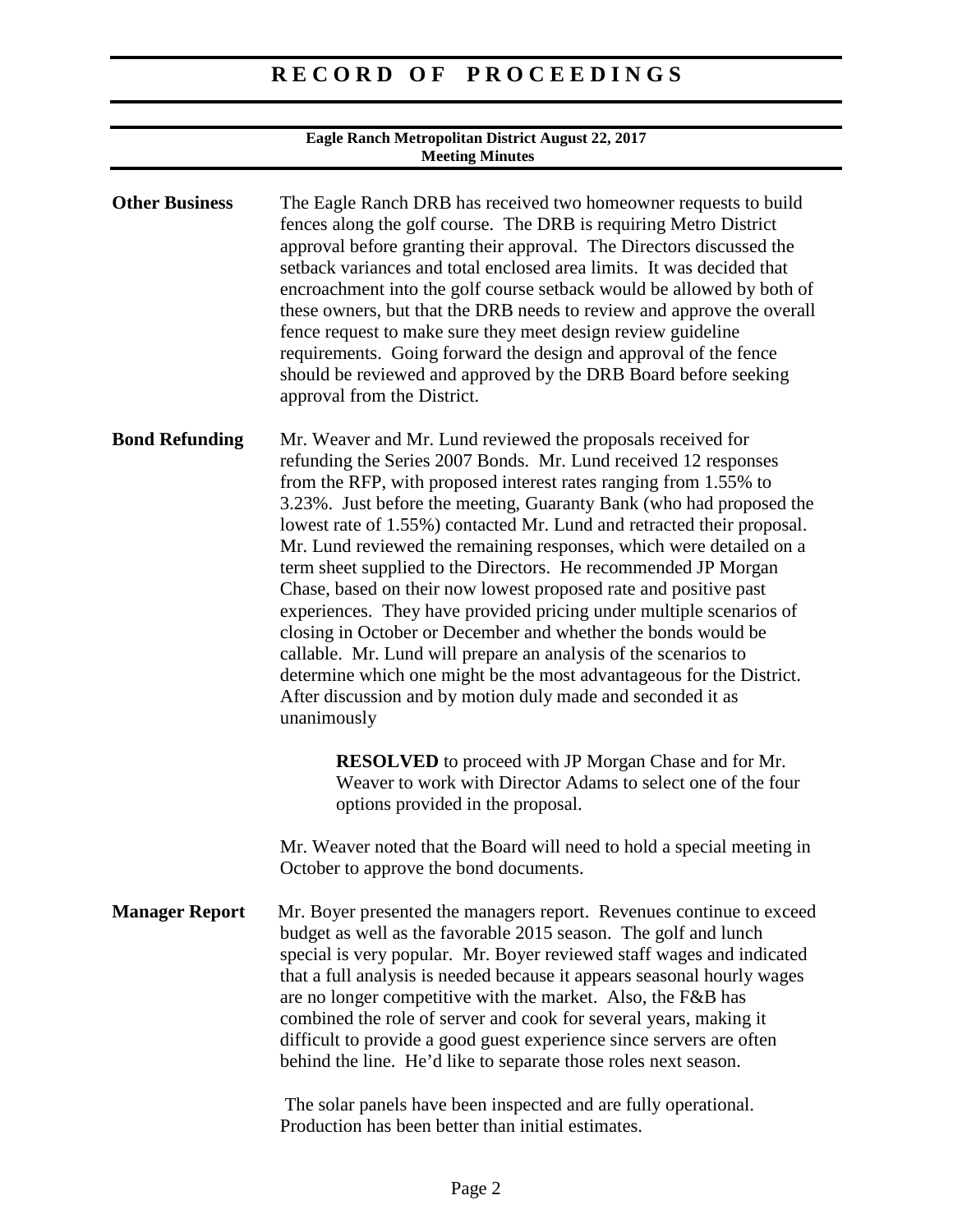#### **Eagle Ranch Metropolitan District August 22, 2017 Meeting Minutes**

|                             | Regarding the kitchen refrigeration update, Mr. Boyer explained that a<br>technician confirmed the equipment cannot be in the outside storage<br>area. Because this will not create additional prep space he is exploring<br>alternative designs.                                                                                                                                                                                                                                                                                                                                           |
|-----------------------------|---------------------------------------------------------------------------------------------------------------------------------------------------------------------------------------------------------------------------------------------------------------------------------------------------------------------------------------------------------------------------------------------------------------------------------------------------------------------------------------------------------------------------------------------------------------------------------------------|
| <b>Financial Statements</b> | Mr. Weaver presented the preliminary July 31, 2017 financial<br>statements. Specific ownership taxes and interest income are favorable.<br>Expense contingency budgets will not be needed. Eagle County released<br>the August preliminary assessed valuations which even with the decline in<br>the residential assessment rate shows a small increase in overall assessed<br>valuation and therefore it is proposed that the mill levy be reduced from<br>40 mills to 39 mills for the 2018 budget. Refinancing the 2007 bonds will<br>also reduce debt service expenses in future years. |
| <b>Accounts Payable</b>     | Upon review and by motion duly made and seconded it was<br>unanimously                                                                                                                                                                                                                                                                                                                                                                                                                                                                                                                      |
|                             | <b>RESOLVED</b> to approve and ratify the accounts payable listing,<br>as presented.                                                                                                                                                                                                                                                                                                                                                                                                                                                                                                        |
| <b>Adjournment</b>          | There being no further business to come before the Board and upon<br>motion duly made and seconded it was unanimously                                                                                                                                                                                                                                                                                                                                                                                                                                                                       |
|                             | <b>RESOLVED</b> to adjourn the meeting of the Eagle Ranch<br>Metropolitan District Board of Directors held August 22, 2017.                                                                                                                                                                                                                                                                                                                                                                                                                                                                 |

Anne D Clarke

Secretary to the Meeting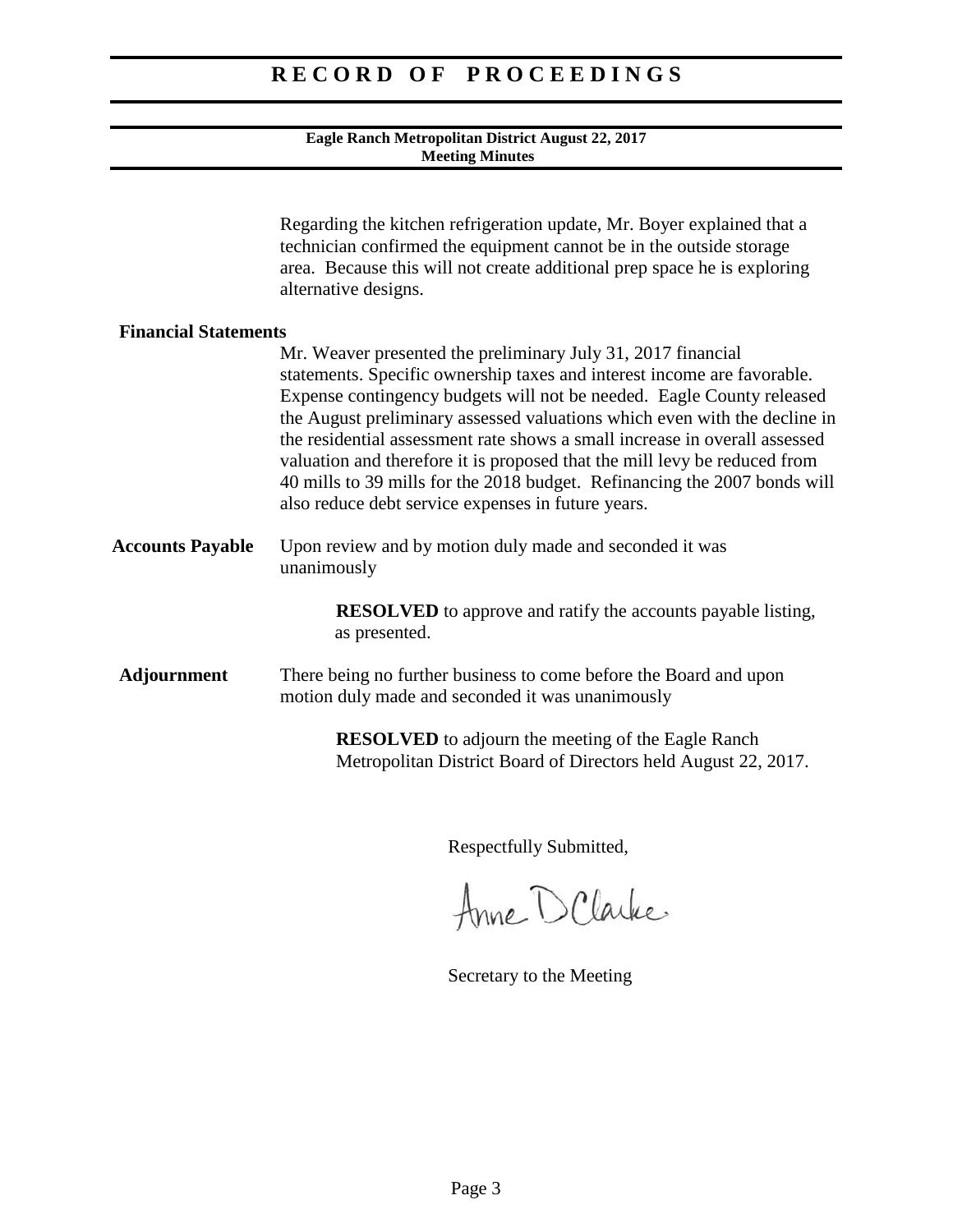#### **Eagle Ranch Metropolitan District October 3, 2017 Meeting Minutes**

### **Minutes of the Special Meeting Of the Board of Directors of Eagle Ranch Metropolitan District October 3, 2017**

A Special Meeting of the Board of Directors of Eagle Ranch Metropolitan District, Eagle County, Colorado, was held Tuesday, October 3, 2017 at 8:00 a.m., at 1143 Capital Street, Suite 208, Town of Eagle, Eagle County, Colorado in accordance with State Law.

Attendance The following Directors were present and acting: • Casey Bullock • Rick Dominick • Dave Crawford • Kent Rose • Jim Adams Also in attendance were: • Eric Weaver, Marchetti & Weaver, LLC • David Greher, Collins Cockrel & Cole (via telephone) • Kim Crawford, Butler Snow LLP (via telephone) • Monica Rosenbluth, Butler Snow LLP (via telephone) **Call to Order** The Meeting of the Board of Directors of Eagle Ranch Metropolitan District was called to order by Director Rose, noting a quorum was present. **Conflict Disclosure** It was noted that James Adams was either a current employee, past employee or sub-contractor of East West Partners, Inc, a sub-manager of West Eagle Ranch LLC, the original developer of Eagle Ranch. The Board noted, for the record, that this disclosure is restated at this time with the intent of fully complying with laws pertaining to personal conflicts. **Consideration of the Agenda** No changes were made to the agenda. **Public Comments** There were no comments from the public. **Bond Refunding Summary** Mr. Weaver reviewed the Bond Resolution and other related documents noting that the District will be refunding the 2007 Bonds by issuing \$4,290,000 in new Bonds at a fixed rate of 1.95% for a 7 year term with no ability to call the bonds prior to maturity. After discussion and by motion duly made and seconded it was unanimously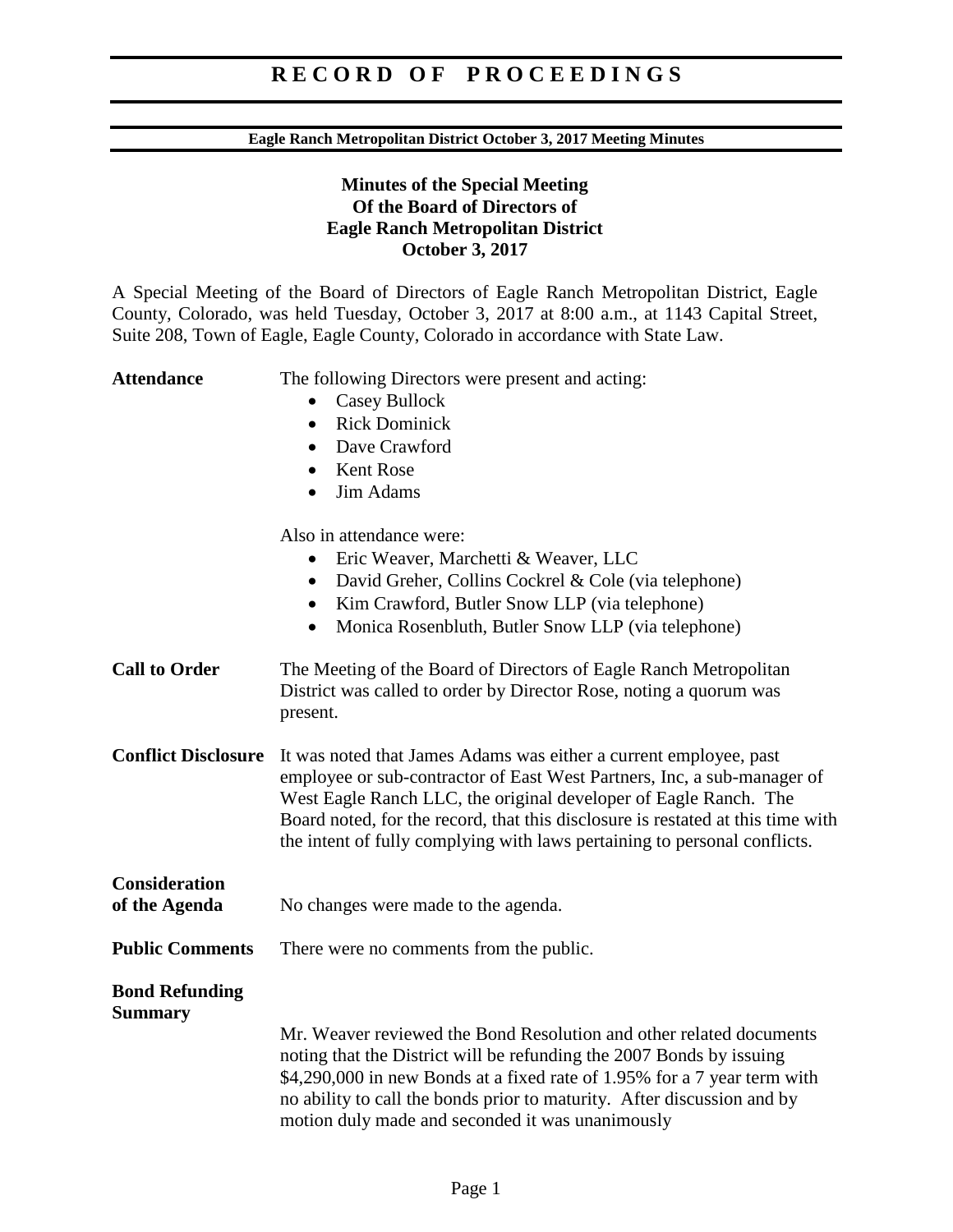#### **Eagle Ranch Metropolitan District October 3, 2017 Meeting Minutes**

**RESOLVED** to approve the Resolution to issue General Obligation Refunding Bonds, Series 2017 in the amount of \$4,290,000, refunding a portion of the District's General Obligation Bonds, Series 2007 and approval of all bond financing documents related thereto and authorize Mr. Weaver to sign the Issuer Certification Letter and any other necessary documents to finalize the issuance between now and closing. **Adjournment** There being no further business to come before the Board and upon motion duly made and seconded it was unanimously **RESOLVED** to adjourn the meeting of the Eagle Ranch Metropolitan District Board of Directors held October 3, 2017.

Respectfully Submitted,

Anne D Clarke

Secretary to the Meeting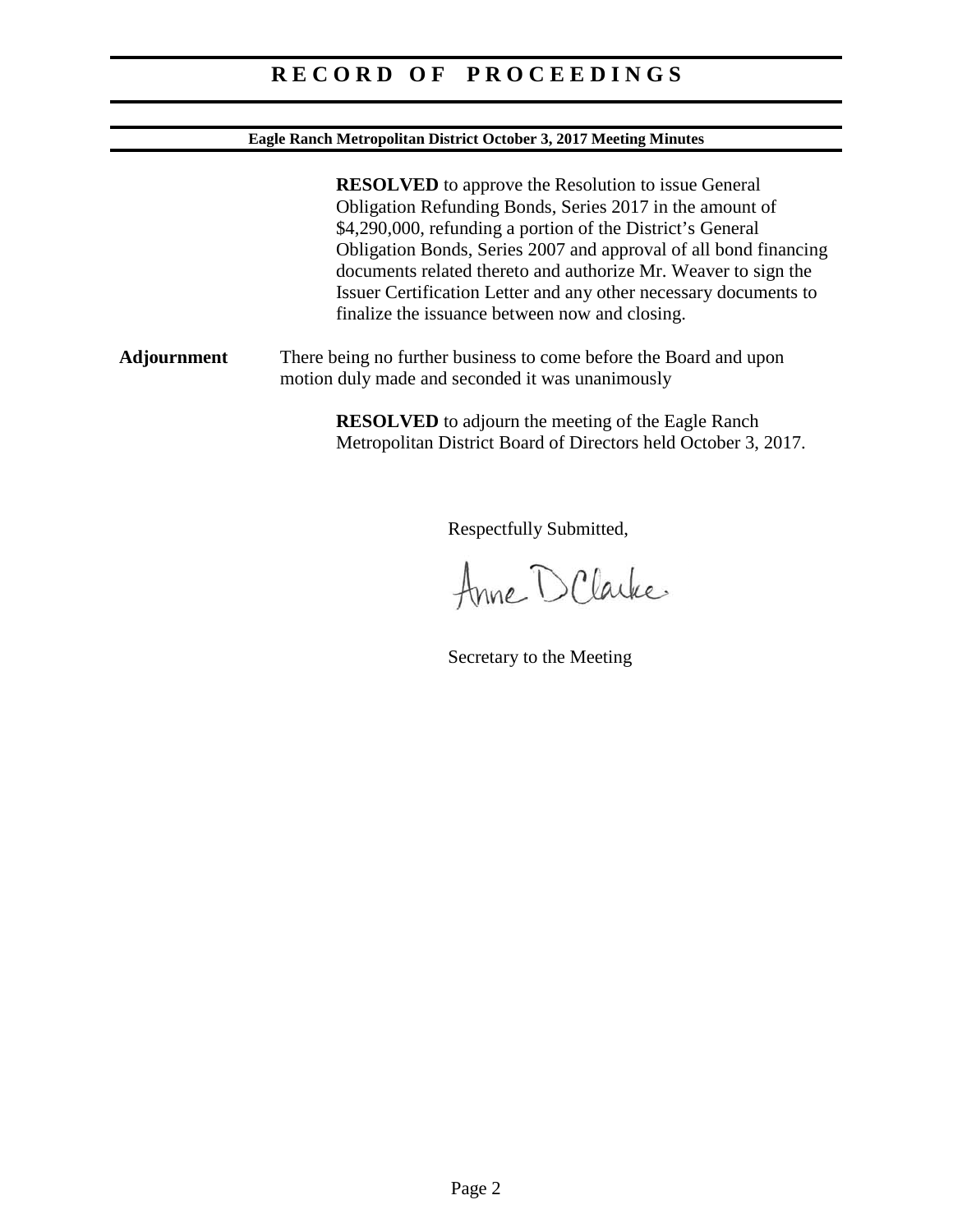#### **Eagle Ranch Metropolitan District October 17, 2017 Meeting Minutes**

### **Minutes of the Regular Meeting Of the Board of Directors of Eagle Ranch Metropolitan District October 17, 2017**

A Regular Meeting of the Board of Directors of Eagle Ranch Metropolitan District, Eagle County, Colorado, was held Tuesday, October 17, 2017 at 3:00 p.m., at 1143 Capital Street, Suite 208, Town of Eagle, Eagle County, Colorado in accordance with State Law.

| <b>Attendance</b>                     | The following Directors were present and acting:<br><b>Casey Bullock</b><br>$\bullet$<br><b>Rick Dominick</b><br>$\bullet$<br>Dave Crawford<br>$\bullet$<br><b>Kent Rose</b><br>$\bullet$<br>Jim Adams<br>$\bullet$                                                                                                                                                              |
|---------------------------------------|----------------------------------------------------------------------------------------------------------------------------------------------------------------------------------------------------------------------------------------------------------------------------------------------------------------------------------------------------------------------------------|
|                                       | Also in attendance were:<br>Jeff Boyer, General Manager<br>Derek Rose, Superintendent<br>$\bullet$<br>Eric Weaver, Marchetti & Weaver, LLC<br>$\bullet$<br>Anne Clarke, Marchetti & Weaver, LLC<br>$\bullet$                                                                                                                                                                     |
| <b>Call to Order</b>                  | The Meeting of the Board of Directors of Eagle Ranch Metropolitan<br>District was called to order by Director Rose, noting a quorum was<br>present.                                                                                                                                                                                                                              |
| <b>Conflict Disclosure</b>            | It was noted that James Adams was either a current employee, past<br>employee or sub-contractor of East West Partners, Inc, a sub-manager of<br>West Eagle Ranch LLC, the original developer of Eagle Ranch. The<br>Board noted, for the record, that this disclosure is restated at this time with<br>the intent of fully complying with laws pertaining to personal conflicts. |
| <b>Consideration</b><br>of the Agenda | The order of discussion was adjusted.                                                                                                                                                                                                                                                                                                                                            |
| <b>Public Comments</b>                | There were no comments from the public.                                                                                                                                                                                                                                                                                                                                          |
| <b>Minutes</b>                        | The Board reviewed the Minutes of the August 22, 2017 and October 3,<br>2017 meetings. After discussion and by motion duly made and<br>seconded it as unanimously                                                                                                                                                                                                                |
|                                       | <b>RESOLVED</b> to approve the August 22, 2017 meeting minutes<br>as presented, and;                                                                                                                                                                                                                                                                                             |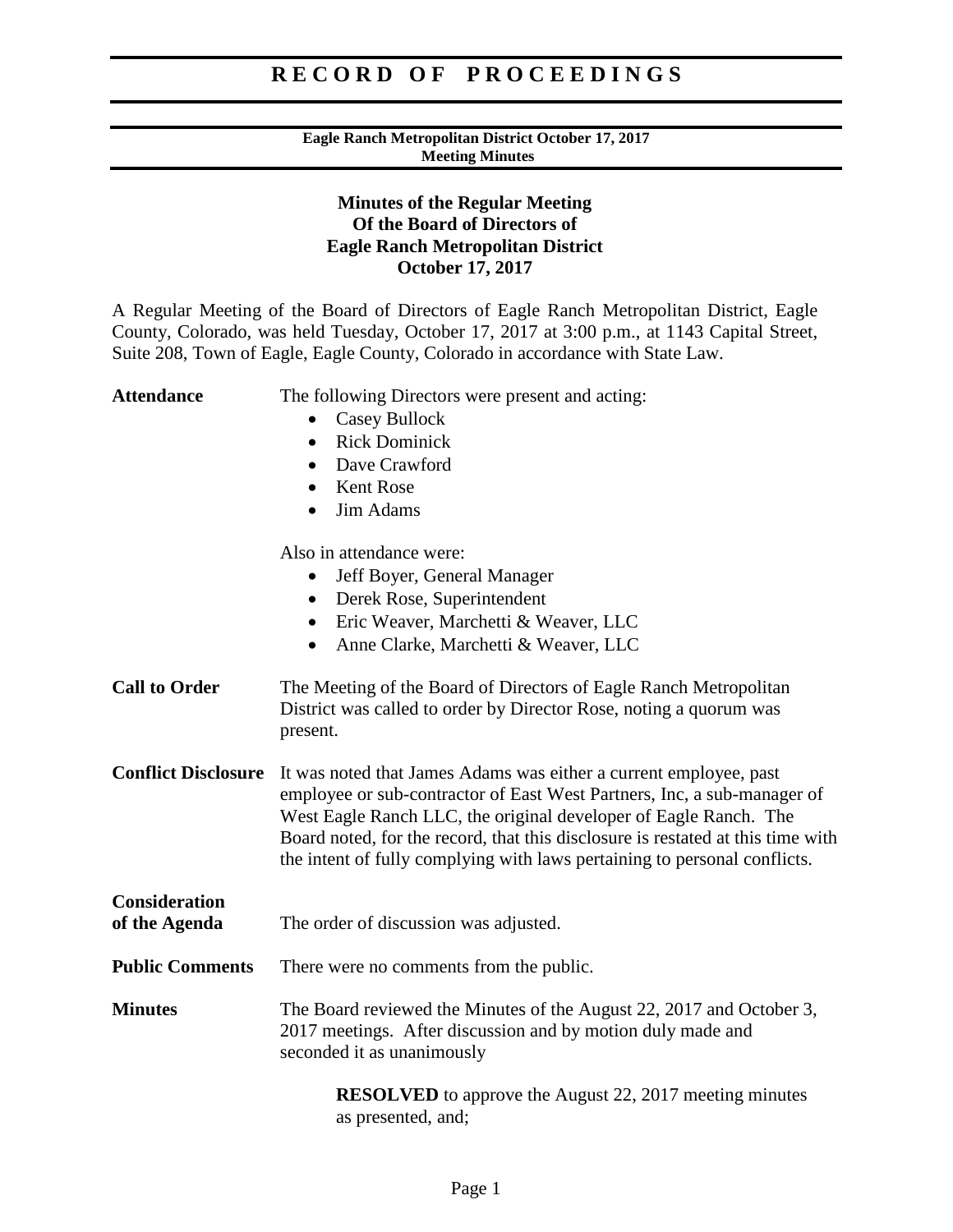| Eagle Ranch Metropolitan District October 17, 2017<br><b>Meeting Minutes</b>            |                                                                                                                                                                                                                                                                                                                                                                                                                                                                                                                                                                                   |
|-----------------------------------------------------------------------------------------|-----------------------------------------------------------------------------------------------------------------------------------------------------------------------------------------------------------------------------------------------------------------------------------------------------------------------------------------------------------------------------------------------------------------------------------------------------------------------------------------------------------------------------------------------------------------------------------|
| <b>FURTHER RESOLVED</b> to approve the October 3, 2017<br>meeting minutes as presented. |                                                                                                                                                                                                                                                                                                                                                                                                                                                                                                                                                                                   |
| <b>2018 Directors</b><br><b>Election</b>                                                | In May of even numbered years the District is required to have a Board<br>member election. The Resolution calls for a polling place election, lists the<br>Directors whose terms are up, designates the election official and<br>authorizes the Designated Election Official to cancel the election if there<br>are no more candidates than seats to fill. Upon motion duly made and<br>seconded it was unanimously                                                                                                                                                               |
|                                                                                         | <b>RESOLVED</b> to adopt the Resolution Calling for the 2018<br>Regular District Election.                                                                                                                                                                                                                                                                                                                                                                                                                                                                                        |
| <b>Bond Refunding</b>                                                                   | Mr. Weaver reported that the refunding closed as expected with no<br>issues.                                                                                                                                                                                                                                                                                                                                                                                                                                                                                                      |
| <b>Manager Report</b>                                                                   | Mr. Boyer presented the managers report and preliminary pricing for the<br>2018 season. The Directors discussed the various pricing structures and<br>suggested changes to the Value pass date range and price. Upon motion<br>duly made and seconded it was unanimously                                                                                                                                                                                                                                                                                                          |
|                                                                                         | <b>RESOLVED</b> to adopt the 2018 Golf Fees, with revisions as<br>discussed.                                                                                                                                                                                                                                                                                                                                                                                                                                                                                                      |
| <b>Financial Statements</b>                                                             |                                                                                                                                                                                                                                                                                                                                                                                                                                                                                                                                                                                   |
|                                                                                         | Mr. Weaver presented the preliminary September 30, 2017 financial<br>statements noting the bond refunding and overall positive variances in<br>the golf fund.                                                                                                                                                                                                                                                                                                                                                                                                                     |
| 2017 Amended<br><b>Budget Hearing</b>                                                   | Mr. Weaver stated today had been published as the public hearing to<br>amend the 2017 budget. Mr. Weaver stated the budget in the debt<br>service fund will require amendment for the refunding of the 2007<br>Bonds. Mr. Rose added that the planned 2018 capital purchase of two<br>Triplex greens mowers now need to be ordered and delivered in 2017<br>to obtain closeout pricing. Director Rose opened the public hearing to<br>public comment. Hearing no public comment the hearing was closed.<br>Upon review and by motion duly made and seconded it was<br>unanimously |
|                                                                                         | <b>RESOLVED</b> to adopt the 2017 budget amendment resolution,<br>subject to the addition of the golf maintenance equipment.                                                                                                                                                                                                                                                                                                                                                                                                                                                      |